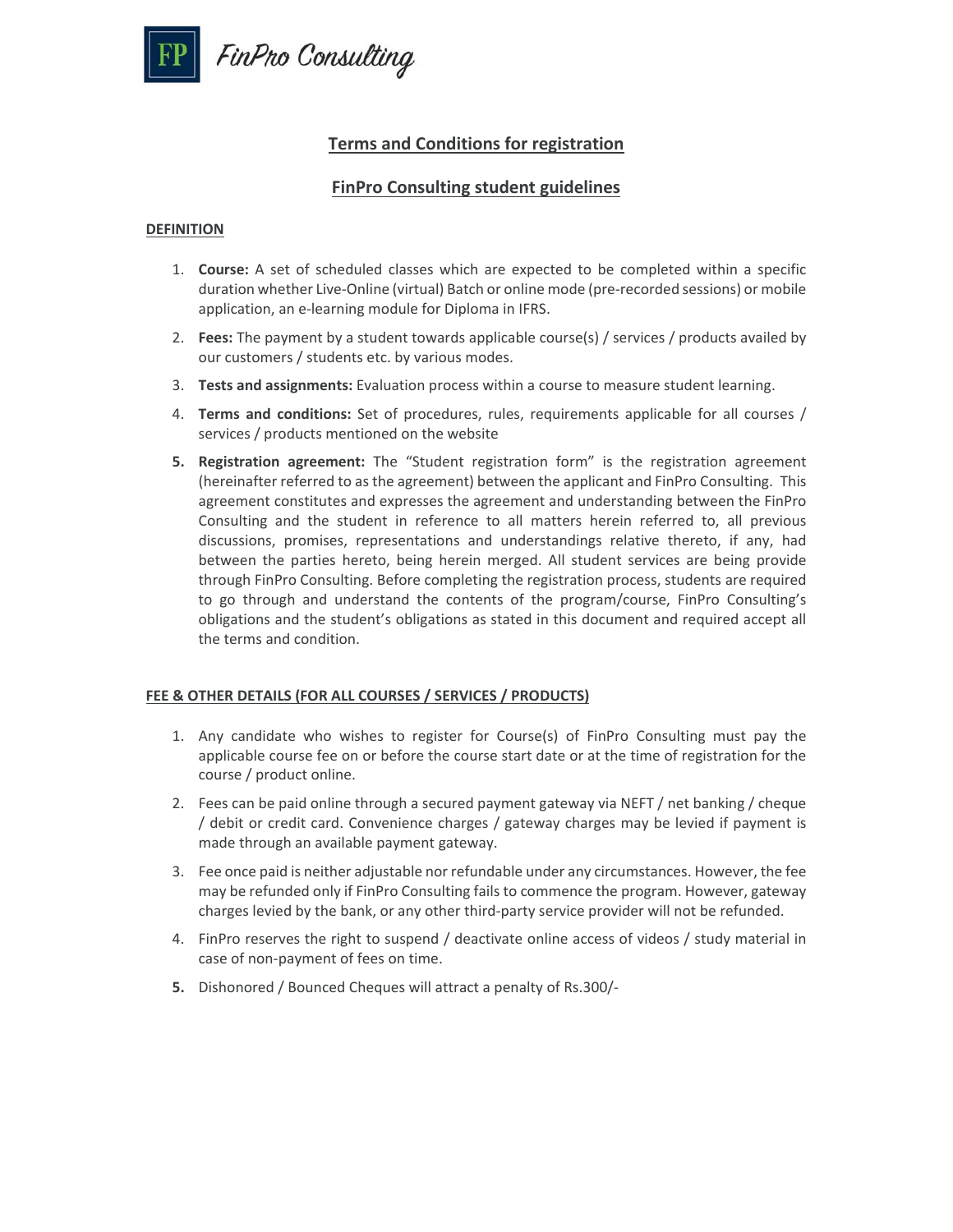

#### **METHODOLOGY, SCHEDULES AND ATTENDANCE**

- 1. All courses have different start and end dates, the syllabus is divided into various units such that the course is planned to be completed within a specific time or earlier. Students are required to complete the course within the specified duration. All online access provided to students during the course will automatically get deactivated on completion of the course.
- 2. Diploma IFRS Live-Online (Virtual) training course is delivered in a blended manner i.e., 75% Live-Online and 30% self-study via recorded video lectures on USB/ shared drive. This percentage may undergo change from time to time.
- 3. Online / virtual lectures will be provided via either USB drive or through cloud storage and can activate the same. To watch video lectures, students are required to arrange laptops with windows OS with specific configuration on their own. FinPro is not responsible for arranging the laptops for the students. Configuration for the Windows laptop will be mentioned and may change on the website from time to time.
- 4. Videos for online or mobile mode subscription is valid for specified time period with specified number of views for each topic from the date of activation of the entire package. Such validity period and number of views will be mentioned on website and may undergo change from time to time.
- 5. Video lectures expiry extension, post the original expiry date, student will be charged for the renewal at applicable rates.
- 6. The student is expected to attend all the classes and tests to get the full benefit of the course and sustain his / her eligibility for course benefits. The course structure may be designed as a blend of Live‐Online lectures and video tutorials.
- 7. Registration / admission to a course is not transferable to any other individual / entity.
- 8. FinPro Consulting class delivery and schedule may encounter disruption/ cancellation due to technical, nature or any other reasons beyond control. Classes (regular or revision batches) may undergo change or cancellation due change in the examination schedule by ACCA.
- 9. Students has no entitlement to provide, sell or loan any material, assets, workbooks, notes etc. provided to him, to a third party. The copyright of study material, mock test and video tutorials remains with FinPro Consulting and may not be quoted of reviewed without explicit permission from FinPro Consulting.
- 10. Students are expected to keep utmost level of discipline, while they are in the center premises. A student should not involve him/herself in disruption / disturbance of teaching, student examination, administrative work, curricular or extra‐curricular activity, including any attempt to prevent any staff member of FinPro Consulting from carrying on his/her work and any act reasonably like to cause such disruption.
- 11. Student should not involve in damaging of defacing center's property, equipment and facilities available at the location of training. Students are expected to behave responsibly and help FinPro Consulting for better upkeep and maintenance of the property and equipment available at the center.
- 12. Student should not use abusive and derogatory slogans or intimidator language while they are present at the center.
- 13. The use of mobile phones is strictly prohibited during the training hours. Students should keep their mobile phone on silent mode.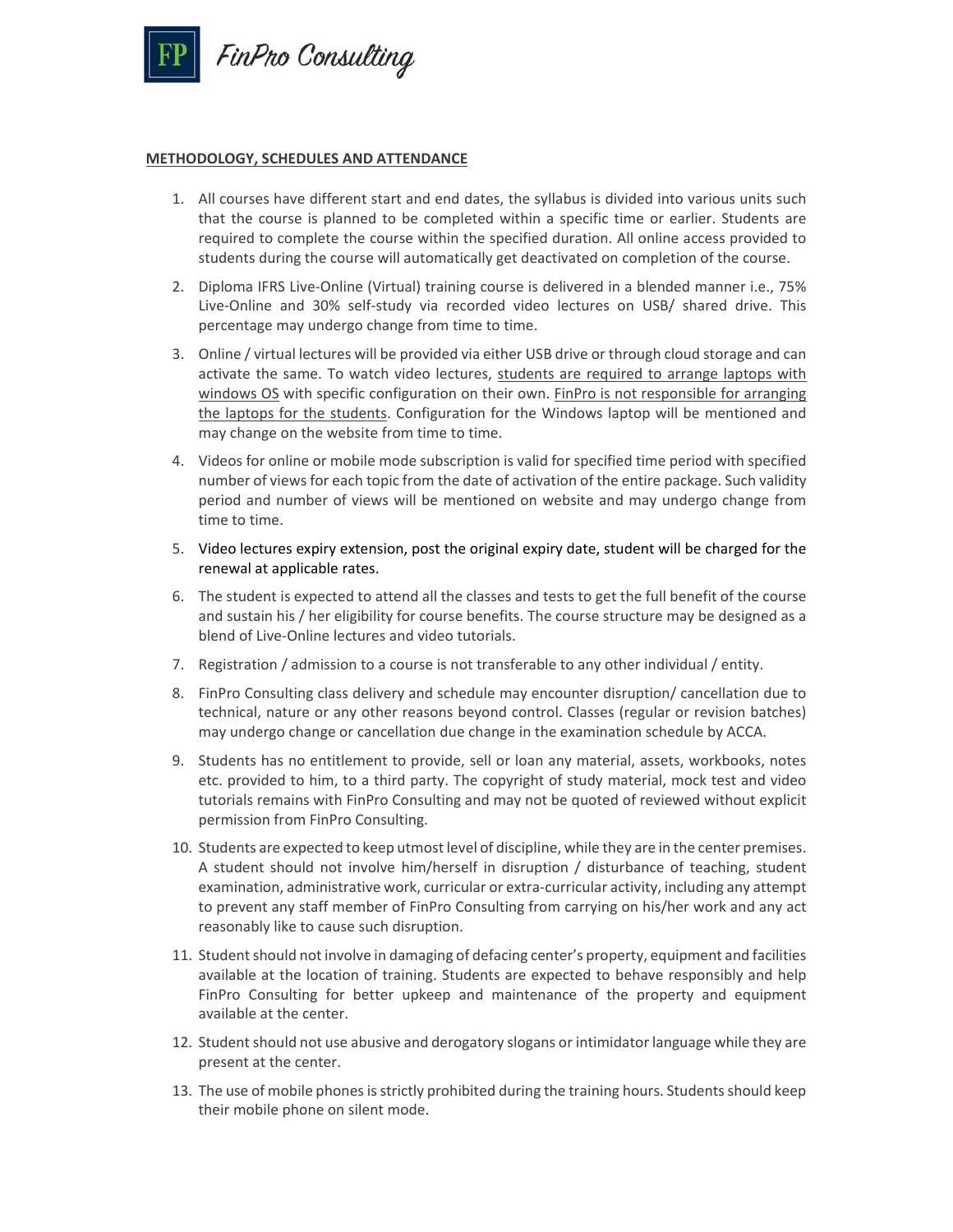

- 14. While attending the Live-Online program, it is mandatory for the students to keep their 'Videos ON' throughout the session.
- 15. FinPro reserves the right to take disciplinary action against student or even expel them from the training program in case of any acts of misbehavior/ in appropriate behavior or student is caught in any illegal/ fraudulent activities. Student cannot claim any refund under such circumstances. FinPro Consulting may levy suitable penalty or fine on student.

#### **REFUNDS**

- 1. Refunds are not allowed for any batch. No refunds-request will be entertained, what-so-ever circumstances may be unless FinPro is unable to start a training program.
- 2. In case any training program is interrupted for the reasons beyond the control of FinPro Consulting, Finpro will make alternative arrangements to complete the program by providing access to online lectures etc.
- 3. Student cannot claim any amount even if he/ she wishes to discontinue with a batch.
- 4. In case FinPro is unable to start the program or unable to make alternative arrangements to complete the training program, fee will be refunded to the students proportionately.
- 5. However, gateway charges levied by the bank, or any other third-party service provider will not be refunded as the service of payment gateway is provided by the third party and not by FinPro.

## **TRANSFER**

- 1. Transfers to/ from a batch may not be allowed for batches. No transfer-request will be entertained for such batches, what‐so‐ever circumstances may be.
- 2. For batches, where transfers are allowed, if a student desires to seek transfer from one batch to another, then he/she must apply in writing via email, stating reasons for the request. Transfer shall be subject to availability of seats.
- 3. The transfer-fees, difference in the course fee and pro-rata-fees for transfer-out batch; upon transfers shall be paid by the student.

#### **PERFORMANCE**

- 1. A student must ensure to attend at least 90% of the classes.
- 2. While FinPro Consulting courses are aimed at enhancing academic performance of a student to score high marks, it is essential that the student displays continuing, participative interest and involvement during the classes. Adequate revisions and self‐study is required apart from training. Merely joining FinPro Consulting training program does not assure clearing the examination.
- **3.** Attendance / participation certificate to the student shall be issued provided student attends at least 90% of the lectures of Live‐Online batch or viewed at least 90% of the online lectures as per our record.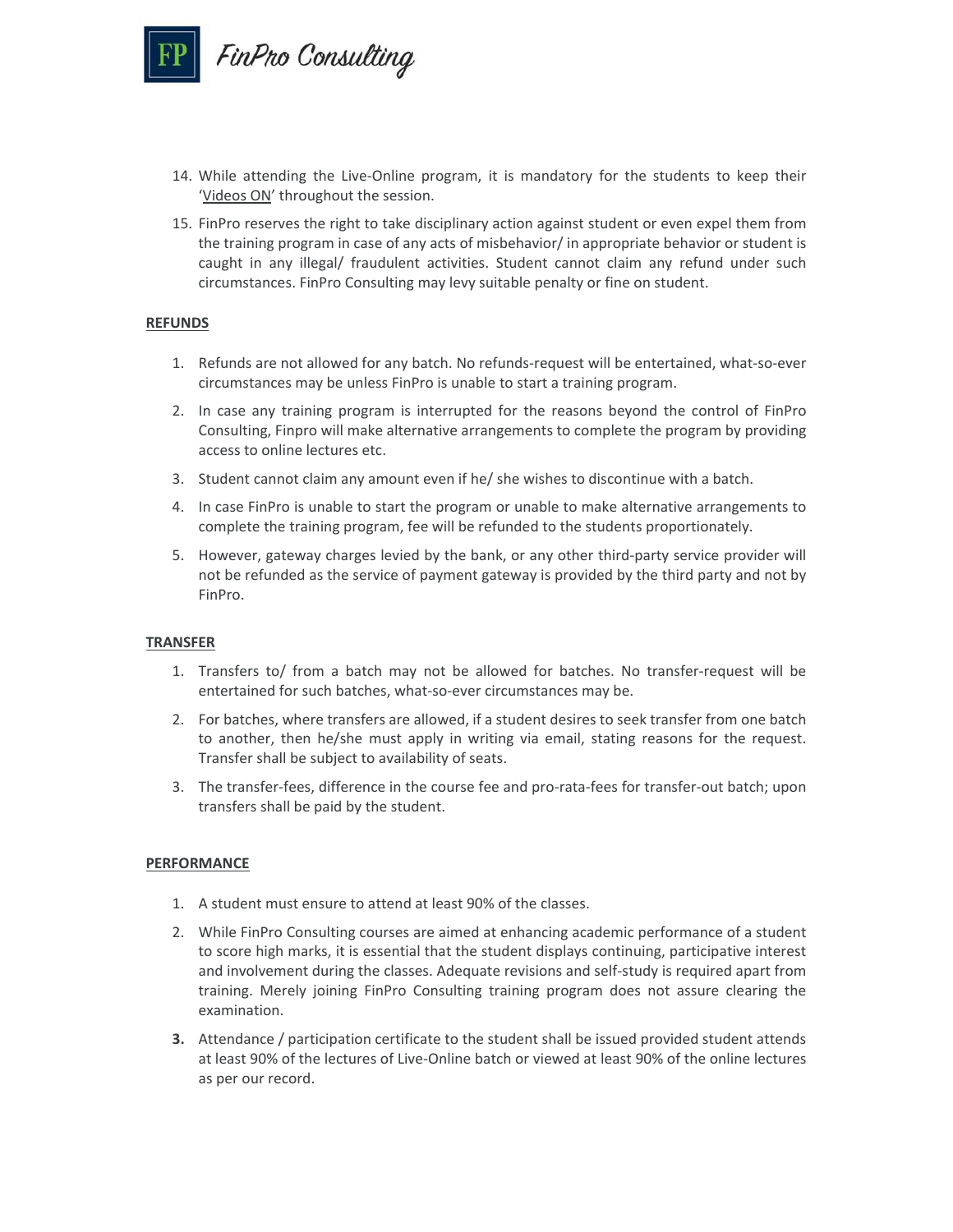

#### **LIVE ONLINE / RECORDED ONLINE TRAINING VIA USB DRIVE / MOBILE APP**

- 1. Facility of recorded online training is available for the students. Student shall be informed about the detailed procedure and guidelines for activating the video tutorials.
- **2.** Diploma IFRS training course is delivered in three different modes
	- **a)** Live‐Online (virtual) batch (this is a blended version with) 75% Live‐Online coaching and 30% self‐study via recorded video lectures on USB / shared drive.
	- **b)** Pre-recorded video lectures (100% online through USB / shared drive).
	- **c)** Mobile/Tablet application, an e‐learning module.

All of the above programs run independently and cannot be mixed together for any reason. Shifting between these programs is not allowed.

- 3. The video tutorials via USB can be activated only on a single machine having **windows operating system (ONLY)** with configuration prescribed from time to time. Currently our online mode software is not compatible with any other OS other than windows OS (for e.g., non-compatible with UNIX, IOS etc.). (For details kindly refer 'Technical Requirements' section)
- 4. The video tutorials are encrypted and secured. Piracy of the data is strictly prohibited. Strict legal action will be initiated if found guilty.
- 5. Single subscription for the USB / shared drive is to be used by one student only. Sharing by two or more students is strictly prohibited. Strict legal action will be initiated if found guilty.
- 6. Upon registration and payment in full for the particular training course, study material and USB drive (course material) can be collected from FinPro office located at Pune.
- 7. Alternatively, FinPro Consulting may arrange (upon request of student and additional payment of specified courier charges) to dispatch the course material at the postal address provided by the student. Normal lead time of 8-10 days is expected to dispatch the entire course material from FinPro Pune office. FinPro is free to use the services of national post office or any other courier services for the same. Lead time for delivery may vary depending upon transportation situations at the FinPro location or destination location. FinPro will not be responsible for any delays beyond its control.
- 8. Subscription for the USB / shared drive videos cannot be viewed on any mobile or tablet. Videos activated on a one laptop cannot be changed in between unless in exceptional circumstances. Training program subscribed on a mobile app cannot be viewed on a laptop or desktop.
- 9. Video subscription is valid for the specific period with specific number of views for each topic from the date of activation. Such validity and number of views are mentioned on the website and may change from time to time.
- 10. Video lectures expiry extension post the original expiry date, student will be charged for the renewal at applicable rates.
- 11. Students shall arrange Windows laptop (of specific configuration mentioned on website, it may change from time to time) to view the recorded online training program, including Live‐ Online training recordings of DipIFR program. FinPro shall not be responsible for arranging the laptops for the students. (For configuration details kindly refer Mode 2 under 'Technical Requirements' section.)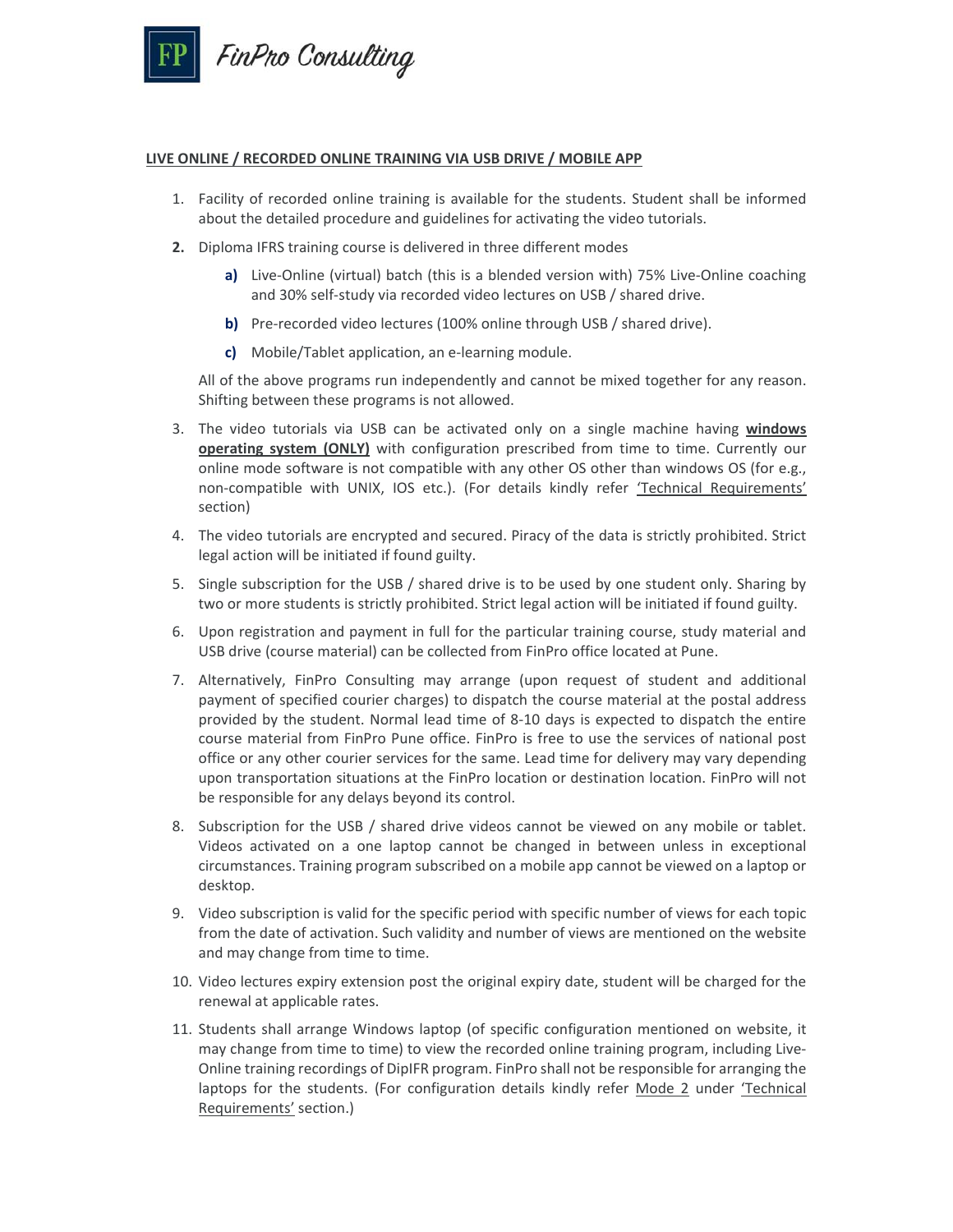

#### **RECOMMENDED BROWSER**

We provide the video lectures through three different modes as below:

- 1. **Mode 1** ‐ Any browser which can play Zoom/MS teams videos is recommended for the Live‐Online sessions.
- 2. **Mode 2** ‐ Recorded sessions on an encrypted USB / shared drive being video lectures on the subject. The technology we use for the encryption of our intellectual property (IP), have its own video player and students are required to use the same for watching the video lectures. Other than activation this technology does not require internet connectivity.
- 3. **Mode 3** Students are required to download the **'ClassPlus‐FinPro'** application on their Mobile / Tablet respectively (an e‐learning module) to watch the recorded video lectures.

#### **ClassPlus FinPro app**

For ios users:

Kindly click on the below link and download ClassPlus app from 'Appstore' to view the DipIFR packages:

**http://on‐app.in/app/home?orgCode=whfoz** 

Once you download the app, use the "Org code" ‐ whfoz.

Register your mobile number, it will send you otp, use that to access our page.

[ In case (mobile otp) is not applicable in your country, student may login using their respective email id]

## **Class plus FinPro app**

For Android users:

Kindly click on the below link & download the FinPro app from 'Playstore' to view the DipIFR packages:

#### **https://play.google.com/store/apps/details?id=co.iron.whfoz**

Once you download the app, use the "Org code" ‐ whfoz

Register your mobile number, it will send you otp, use that to access our page.

[In case (mobile otp) is not applicable in your country, student may login using their respective email id]

## **TECHNICAL REQUIREMENTS**

Below is the system requirement for accessing the recorded video lectures. The same is also mentioned on our website https://finproconsulting.in/dipifr-recorded-sessions/

**Mode 1** – Any system which can stream zoom / MS team video sessions

**Mode 2** ‐ System requirements for viewing lectures on a laptop using USB drive or Google drive:

Windows laptop only, NO DESKTOP; RAM-2 GB free memory, Processor- Core 2 Duo 2.0 GHz & above

Compatible OS: Windows 7 Home Premium Service pack 1 or above, Windows 8, Windows 8.1 and Windows 10 (Online technology does not work on IOS platform)

Not compatible with: Windows XP, Windows Vista, Windows 7 Starter, Windows 7 Basic, Windows 7 N Edition, Windows 7 KN Edition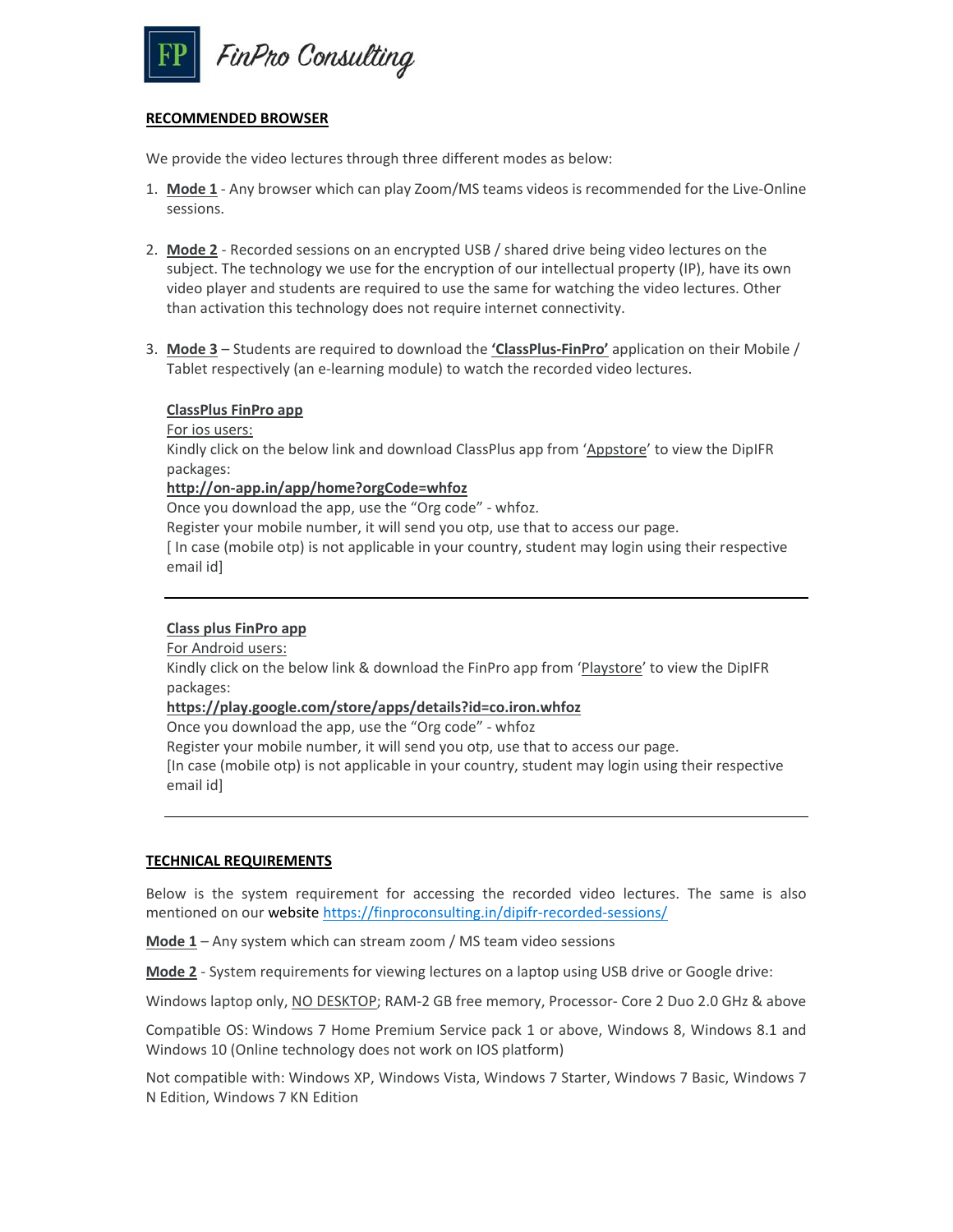

**Mode 3** ‐ Mobile/Tablet application (Kindly refer Mode 3 under 'Recommended Browser' for further process.) Use the below link to install the app.

#### IOS users‐ **http://on‐app.in/app/home?orgCode=whfoz**

Android users ‐**https://play.google.com/store/apps/details?id=co.iron.whfoz**

#### **RECOMMENDED INTERNET SPEED**

**Mode 1** – Speed (02 to 04 Mbps) at which Zoom / MS teams video sessions can run smoothly with video kept ON.

**Mode 2** - No specific internet speed for USB/Drive lectures is recommended as post-activation the lectures can be watched offline (without internet connectivity).

| <b>Quality of video</b> | <b>Recommended Speed</b> |
|-------------------------|--------------------------|
| HD 720p                 | 2.5 Mbps                 |
| SD 480p                 | 1.1 Mbps                 |
| SD 360p                 | 0.7 Mbps                 |

#### **Mode 3** – Speed for mobile/tablet as below:

#### **REGISTRATION AND EXAMINATION**

- 1. FinPro is the Learning Partner with ACCA and our students may get a discount on registration and examination fee for being our students. Student can be considered our student only when he or she purchases any of the study material in the form of video lectures or attends our faceto‐face batch for any course.
- 2. Student is expected to deliver the registration and examination documents along with full payment of fees within the prescribed date to us. FinPro shall not be responsible for any consequences of delay by student in submitting the information on time.
- 3. We will not process the registration until receipt of full course fees and fees of examination and registration.
- 4. We will process the registration with ACCA on behalf of students and students will be responsible for ensuring the completeness of documents and entire registration process till examination booking. We will not be responsible for any delays or penalties on late registration by the student. We will only communicate the important messages that will be received by us from ACCA on behalf of students.
- 5. ACCA may change the fees applicable to the students registered through FinPro at any time. If student defers their attempt and subsequently ACCA enhances such applicable fees, student is liable to pay the additional fees to FinPro. In case student fails/denies paying such difference, FinPro is at no obligation to deposit the fees for the student. Student will have to register themselves directly with ACCA for any examination.
- **6.** Any change with respect to the examination centre for DipIFR, would be done at the discretion of ACCA and the necessary communication with any amendments will be maintained through e‐mail by ACCA directly with the student. Students are responsible to check their registered e-mail id on a regular basis and we cannot take responsibility for the consequences of any communication missed by the student.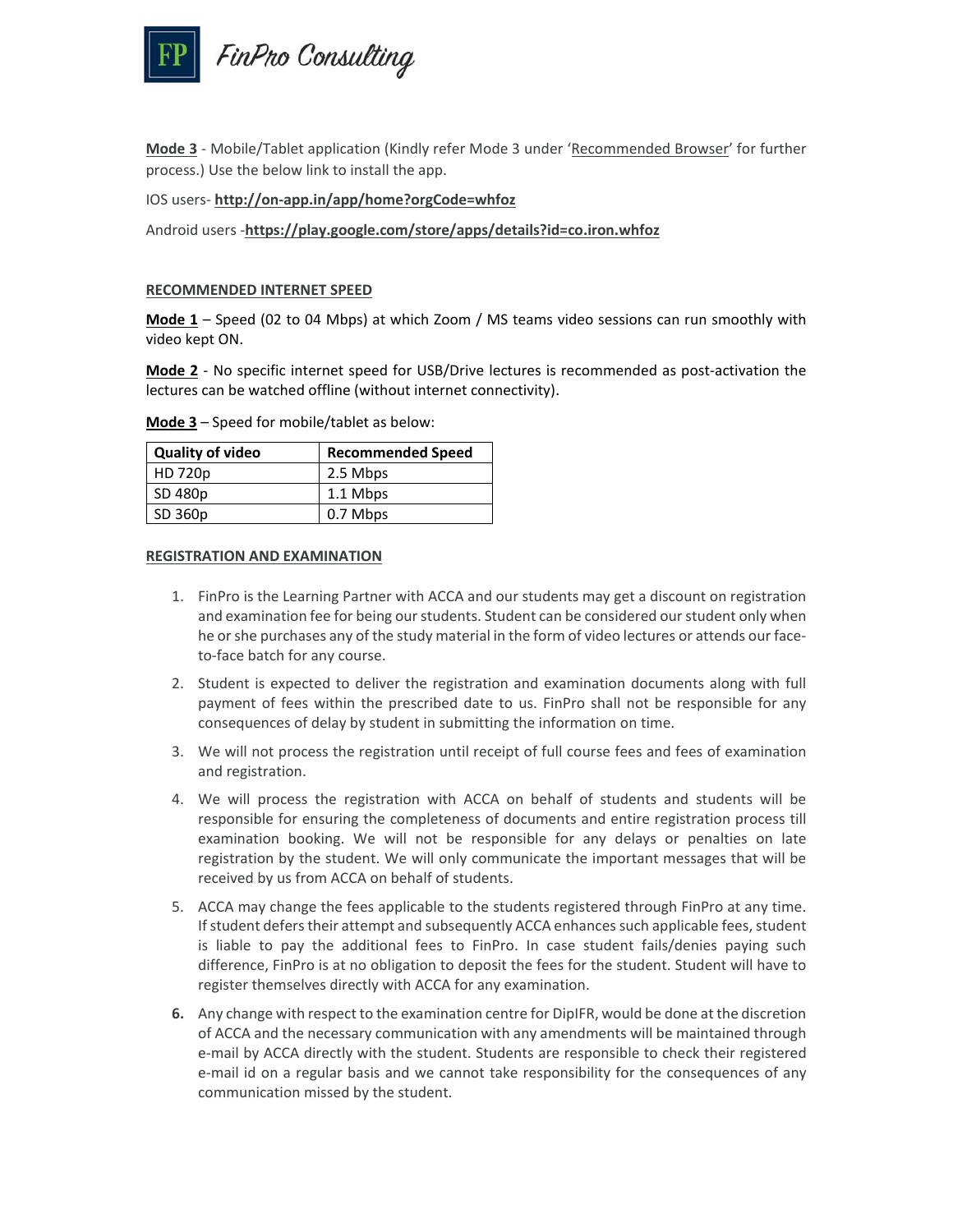

#### **COMMUNICATION TO THE STUDENT**

- 1. Communication regarding changes in specifications of services provided by FinPro Consulting or change in student's rules, will be intimated through the website ‐ www.finproconsutling.in
- 2. Any class cancellation or change in the schedule of the program shall be informed to the student by an e‐mail or through WhatsApp message.
- 3. Student is responsible for checking the updates from time to time.
- 4. FinPro reserves right to change its faculty, location of class, schedule of class, date or timing of class which will be binding on students.
- 5. If any batch is cancelled by FinPro Consulting due to any unavoidable reasons, student will be shifted to some other batch or student can claim refund subject to applicable charges.
- 6. Class queries via emails would be entertained. Phone calls for class queries would be entertained subject to availability of the trainers.
- 7. Providing books may get delayed due to delayed admission by the student.
- 8. Books, class notes and video tutorials shall be provided upon confirmation of admission. Admissions to classes will not be confirmed until student has paid 100% fees for registered batches. Certain batches have limited seats and 'first paid first serve' policy will be followed.

## **STUDENT FEEDBACK & GRIEVANCE REDRESSAL**

- 1. The students can register their grievances / complaints https://finproconsulting.in/support/
- 2. In order to improve the quality of services provided to students, FinPro Consulting actively seeks, appreciates and acts upon feedback from students about its services from time to time.
- 3. Students can approach the FinPro Consulting with their queries for assistance and guidance.
- 4. Students may take a photocopy of the registration form for future reference. FinPro Consulting reserves the right to take disciplinary action, including suspension of the students from the classes, in case the student is found guilty of any misconduct of not following any rules and regulations of the center.
- 5. FinPro Consulting's decision in any of the above matters shall be final and binding.
- 6. All disputes are subject to Pune jurisdiction court of law.

#### **STUDENT PARTICULARS AND INFORMATION**

Student understands that being taught by faculties of FinPro Consulting creates a right with FinPro Consulting, to use his/her registration number, photo, name, results or any other particulars, for promotion of its classes or motivation of other students, or for its printed‐materials like brochures or posters, digital and/or non‐digital formats including videos, not limited to above, on its website/s, software/apps and any other marketing material/purpose, without any compensation or legal obligation/s towards student.